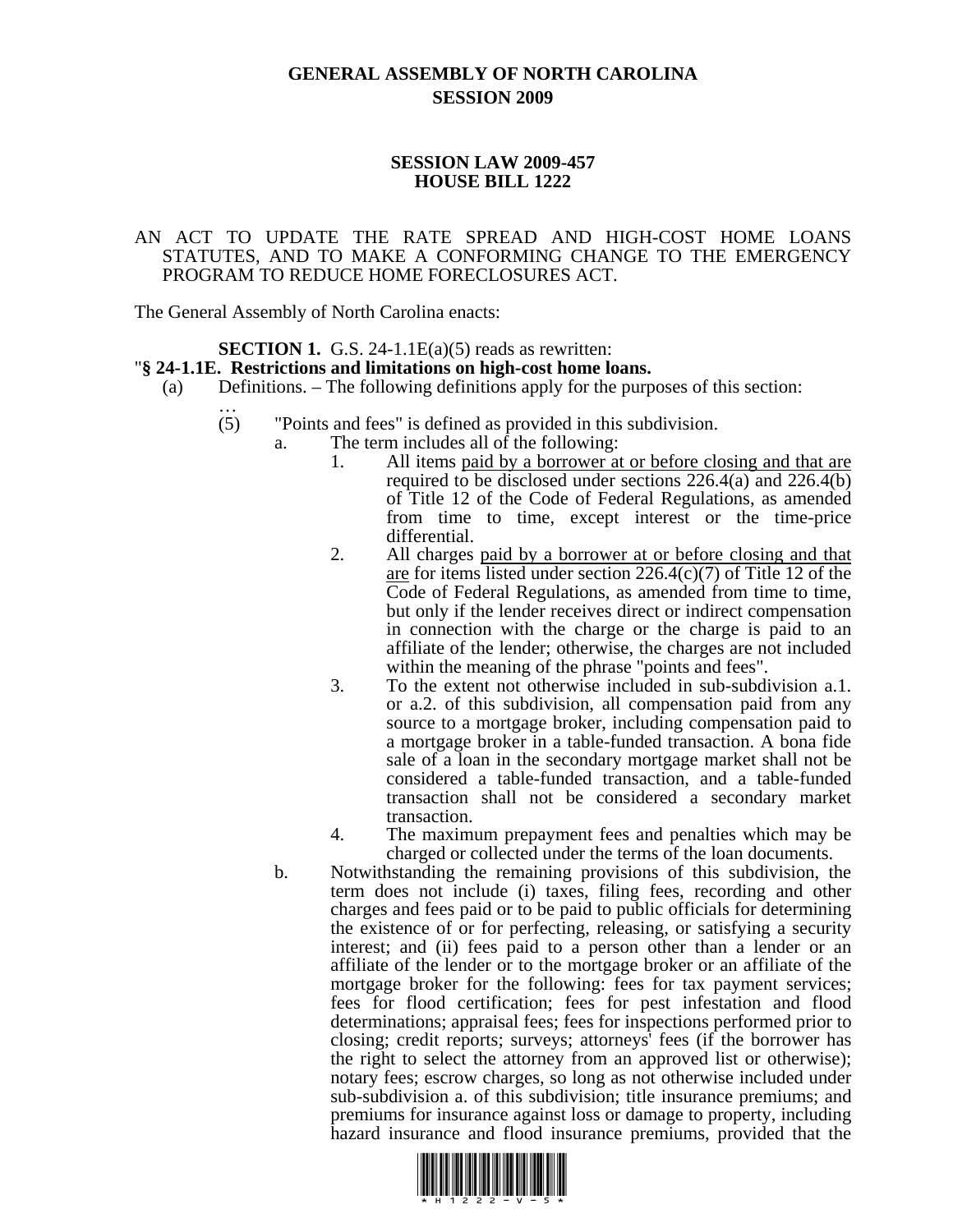conditions in section 226.4(d)(2) of Title 12 of the Code of Federal Regulations are met.

- c. For open-end credit plans, the term includes those points and fees described in sub-subdivisions a.1. through a.3. of this subdivision that are charged at or before loan closing, subdivision, plus (i) the minimum additional fees the borrower would be required to pay to draw down an amount equal to the total loan amount, and (ii) the maximum prepayment fees and penalties which may be charged or collected under the terms of the loan documents."
- **SECTION 2.** G.S. 24-1.1F reads as rewritten:

## "**§ 24-1.1F. Rate spread home loans.**

- (a) Definitions. The following definitions apply for purposes of this section:
	- (1) Annual percentage rate. The annual percentage rate for the loan calculated according to the provisions of the federal Truth-in-Lending Act (15 U.S.C. § 1601, et seq.) and the regulations promulgated thereunder by the Federal Reserve Board, as that Act and regulations are amended from time to time.
	- $(2)$  Closed-end loan.  $-A$  loan other than an open-end credit plan as defined in this section.
	- (2) Average prime offer rate. An annual percentage rate published by the Federal Reserve Board and that is derived from average interest rates, points, and other loan pricing terms currently offered to consumers by a representative sample of creditors for mortgage transactions that have low-risk pricing characteristics.
	- $(3)$  Home loan.  $-A$  loan that has all of the following characteristics:
		- a. The loan is not an equity line of credit as defined in G.S.  $24-9(a)(2)$ , a construction loan as defined in G.S. 24-10(c), or a reverse mortgage transaction.
		- b. The borrower is a natural person.
		- c. The debt is incurred by the borrower primarily for personal, family, or household purposes.
		- d. The principal amount of the loan does not exceed the conforming loan size limit for a single-family dwelling as established from time to time for Fannie Mae.
		- e. The loan is secured by  $(i)$  a security interest in a manufactured home, as defined in G.S. 143-147(7), in the State which is or will be occupied by the borrower as the borrower's principal dwelling, (ii) a mortgage or deed of trust on real property in the State upon which there is located an existing structure designed principally for occupancy of from one to four families that is or will be occupied by the borrower as the borrower's principal dwelling, or (iii) a mortgage or deed of trust on real property in the State upon which there is to be constructed using the loan proceeds a structure or structures designed principally for occupancy of from one to four families which, when completed, will be occupied by the borrower as the borrower's principal dwelling.
		- f. A purpose of the loan is to (i) purchase the dwelling, (ii) construct, repair, rehabilitate, remodel, or improve the dwelling or the real property on which it is located, (iii) satisfy and replace an existing obligation secured by the same real property, or (iv) consolidate existing consumer debts into a new home loan.
	- (4) **(Effective until January 1, 2009)** Mortgage broker. A mortgage broker as defined in G.S. 53-243.01(14).
	- (4) **(Effective January 1, 2009)** Mortgage broker. A mortgage broker as defined in G.S. 53-243.01.
	- (5) Obligor. Each borrower, co-borrower, cosigner, or guarantor obligated to repay a rate spread home loan.
	- $(6)$  Open-end credit plan. Credit extended by a lender under a plan in which  $(i)$ the lender reasonably contemplates repeated transactions, (ii) the lender may charge interest or otherwise impose a finance charge from time to time on an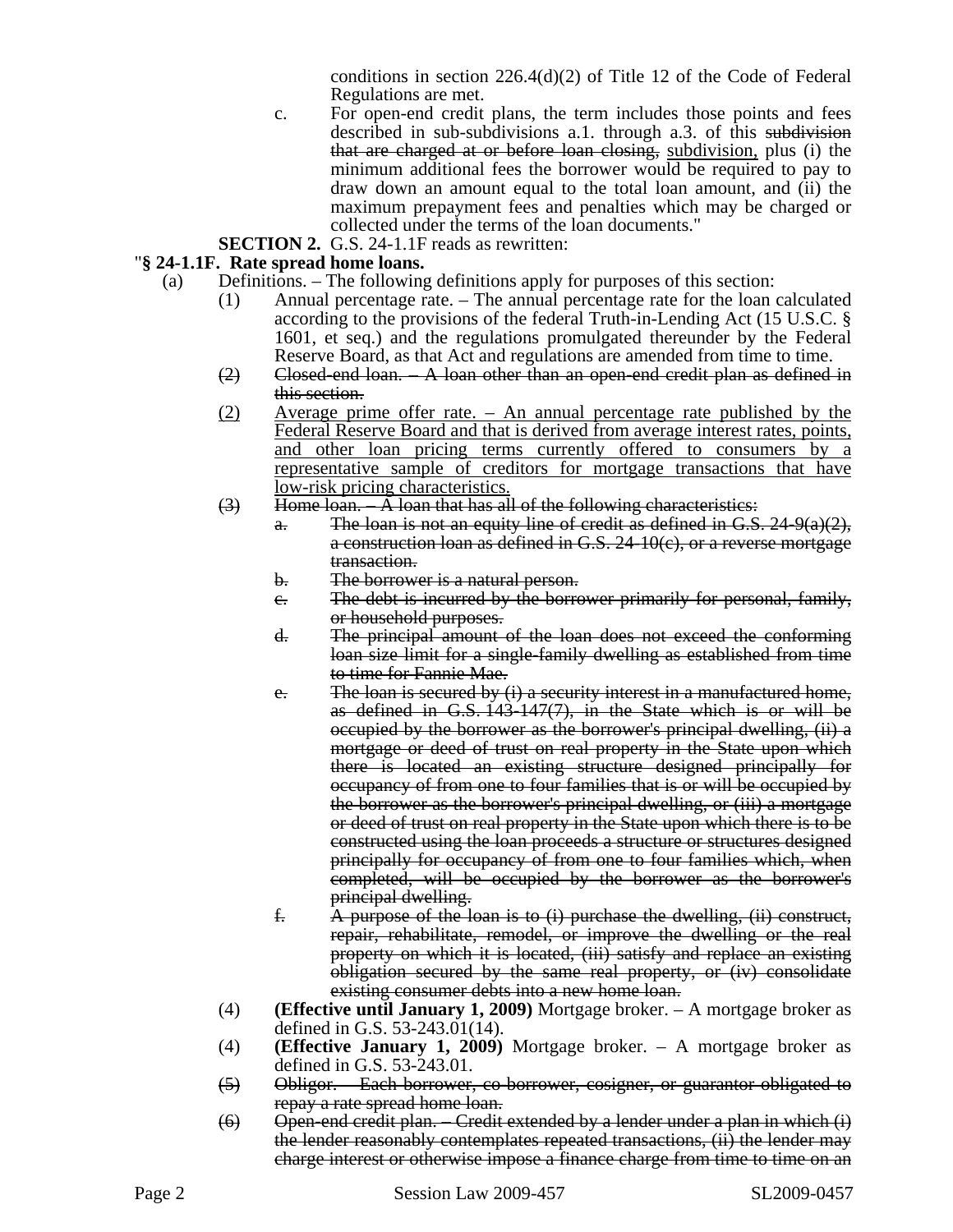outstanding unpaid balance, and (iii) the amount of credit that may be extended to the obligor during the term of the plan, up to any credit limit set by the lender, is generally made available to the extent that any outstanding balance is repaid.

- (7) Rate spread home loan.  $-A$  home loan in which all the following apply:
	- a. The difference between the annual percentage rate for the loan and the yield on U.S. Treasury securities having comparable periods of maturity is either equal to or greater than (i) 3 percentage points (3%), if the loan is secured by a first lien mortgage or deed of trust, or (ii) 5 percentage points (5%), if the loan is secured by a subordinate lien mortgage or deed of trust. Without regard to whether the loan is subject to or reportable under the provisions of the Home Mortgage Disclosure Act (12 U.S.C. § 2801, et seq.)(HMDA), the difference between the annual percentage rate and the yield on Treasury securities having comparable periods of maturity shall be determined using the same procedures and calculation methods applicable to loans that are subject to the reporting requirements of HMDA, as those procedures and calculation methods are amended from time to time, provided that the yield on Treasury securities shall be determined as of the fifteenth day of the month prior to the application for the loan.
	- b. The difference between the annual percentage rate for the loan and the conventional mortgage rate is either equal to or greater than (i) 1.75 percentage points (1.75%), if the loan is secured by a first lien mortgage or deed of trust, or (ii) 3.75 percentage points (3.75%), if the loan is secured by a subordinate lien mortgage or deed of trust. For purposes of this calculation, the "conventional mortgage rate" means the most recent daily contract interest rate on commitments for fixed-rate first mortgages published by the Board of Governors of the Federal Reserve System in its Statistical Release H.15, or any publication that may supersede it, during the week preceding the week in which the interest rate for the loan is set.
	- a. The loan is not (i) an equity line of credit as defined in G.S. 24-9, (ii) a construction loan as defined in G.S. 24-10, (iii) a reverse mortgage transaction, or (iv) a bridge loan with a term of 12 months or less, such as a loan to purchase a new dwelling where the borrower plans to sell a current dwelling within 12 months.
	- b. The borrower is a natural person.
	- c. The debt is incurred by the borrower primarily for personal, family, or household purposes.
	- d. The principal amount of the loan does not exceed the conforming loan size limit for a single-family dwelling as established from time to time by Fannie Mae.
	- e. The loan is secured by (i) a security interest in a manufactured home, as defined in G.S. 143-145, in the State which is or will be occupied by the borrower as the borrower's principal dwelling, (ii) a mortgage or deed of trust on real property in the State upon which there is located an existing structure designed principally for occupancy of from one to four families that is or will be occupied by the borrower as the borrower's principal dwelling, or (iii) a mortgage or deed of trust on real property in the State upon which there is to be constructed using the loan proceeds a structure or structures designed principally for occupancy of from one to four families which, when completed, will be occupied by the borrower as the borrower's principal dwelling.
	- f. The loan's annual percentage rate exceeds each of the following:
		- 1. The average prime offer rate for a comparable transaction as of the date the interest rate for the loan is set by (i) one and one-half percentage points (1.5%) or more, if the loan is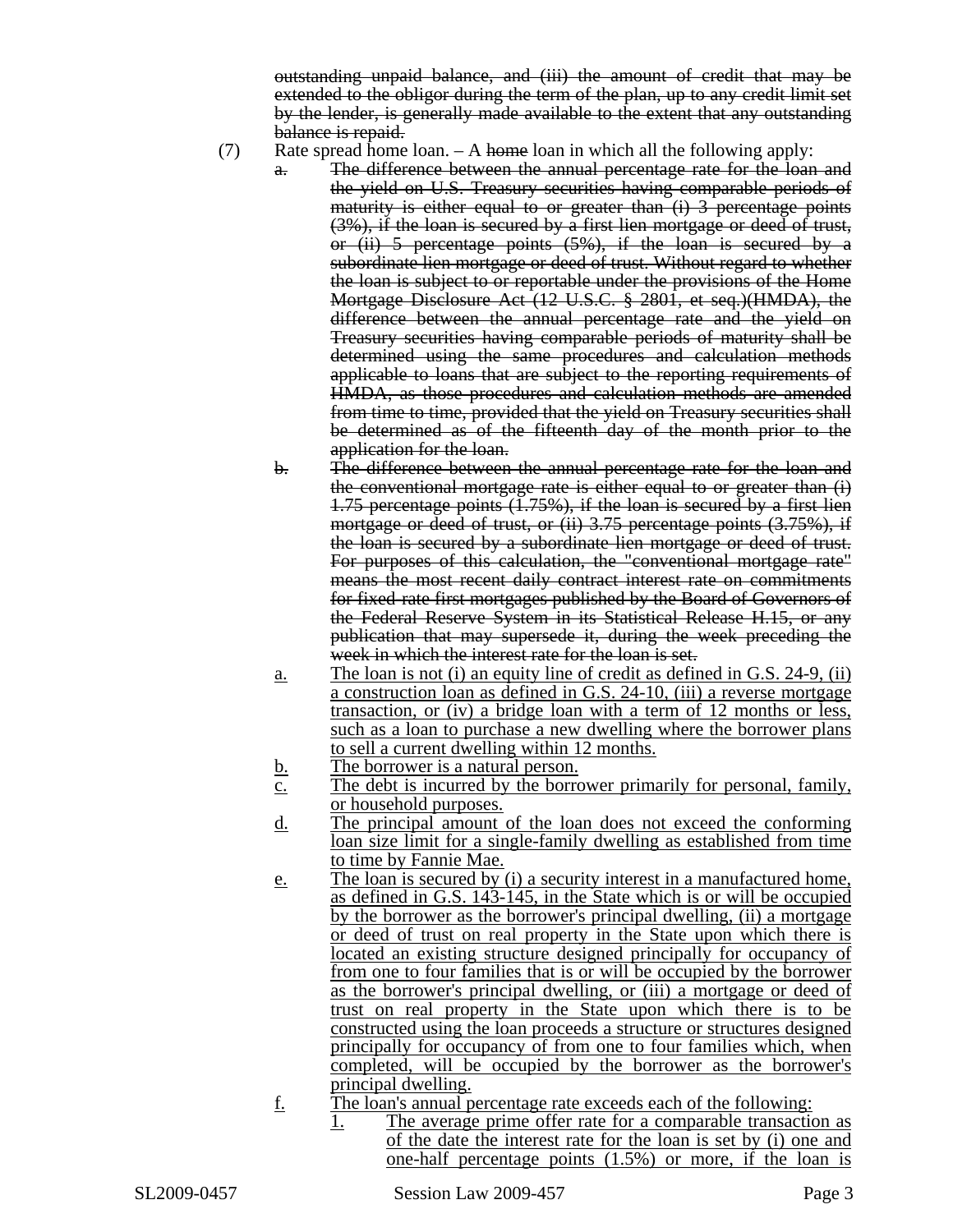secured by a first lien mortgage or deed of trust or (ii) three and one-half percentage points (3.5%) or more, if the loan is secured by a subordinate lien mortgage or deed of trust.

- 2. The conventional mortgage rate by (i) one and three-quarters percentage points (1.75%) or more, if the loan is secured by a first lien mortgage or deed of trust, or (ii) three and three-quarters percentage points (3.75%) or more, if the loan is secured by a subordinate lien mortgage or deed of trust. For purposes of this calculation, the "conventional mortgage rate" means the most recent daily contract interest rate on commitments for fixed-rate first mortgages published by the Board of Governors of the Federal Reserve System in its Statistical Release H. 15, or any publication that may supersede it, during the week preceding the week in which the interest rate for the loan is set.
- 3. The yield on U.S. Treasury securities having comparable periods of maturity by (i) three percentage points (3%) or more, if the loan is secured by a first lien mortgage or deed of trust, or (ii) five percentage points (5%) or more, if the loan is secured by a subordinate lien mortgage or deed of trust. Without regard to whether the loan is subject to or reportable under the provisions of the Home Mortgage Disclosure Act 12 U.S.C. § 2801, et seq. (HMDA), the difference between the annual percentage rate and the yield on Treasury securities having comparable periods of maturity shall be determined using the same procedures and calculation methods applicable to loans that are subject to the reporting requirements of HMDA, as those procedures and calculation methods are amended from time to time, provided that the yield on Treasury securities shall be determined as of the fifteenth day of the month prior to the application for the loan.

(b) No prepayment fees or penalties shall be charged or collected on a rate spread home loan.

(c) No lender shall make a rate spread home loan unless the lender reasonably and in good faith believes at the time the loan is consummated that one or more of the obligors, when considered individually or collectively, has the ability to repay the loan according to its terms and to pay applicable real estate taxes and hazard insurance premiums. If a lender making a rate spread home loan knows that one or more mortgage loans secured by the same real property will be made contemporaneously to the same borrower with the rate spread home loan being made by that lender, the lender making the rate spread home loan must document the borrower's ability to repay the combined payments of all loans on the same real property.

- (1) A lender's analysis of an obligor's ability to repay a rate spread home loan according to the loan terms and to pay related real estate taxes and insurance premiums shall be based on a consideration of the obligor's credit history, current and expected income, current obligations, employment status, and other financial resources other than the obligor's equity in the real property that secures repayment of the rate spread home loan.
- (2) In determining an obligor's ability to repay a rate spread home loan, the lender shall take reasonable steps to verify the accuracy and completeness of information provided by or on behalf of the obligor using tax returns, payroll receipts, bank records, reasonable alternative methods, or reasonable third-party verification.
- (3) In determining an obligor's ability to repay a rate spread home loan according to its terms when the loan has an adjustable rate feature, the lender shall take into consideration any balance increase that may accrue from any negative amortization provision. The lender shall calculate the monthly payment amount for principal and interest by assuming (i) the loan proceeds are fully disbursed on the date of the loan closing, (ii) the loan is to be repaid

Page 4 Session Law 2009-457 SL2009-0457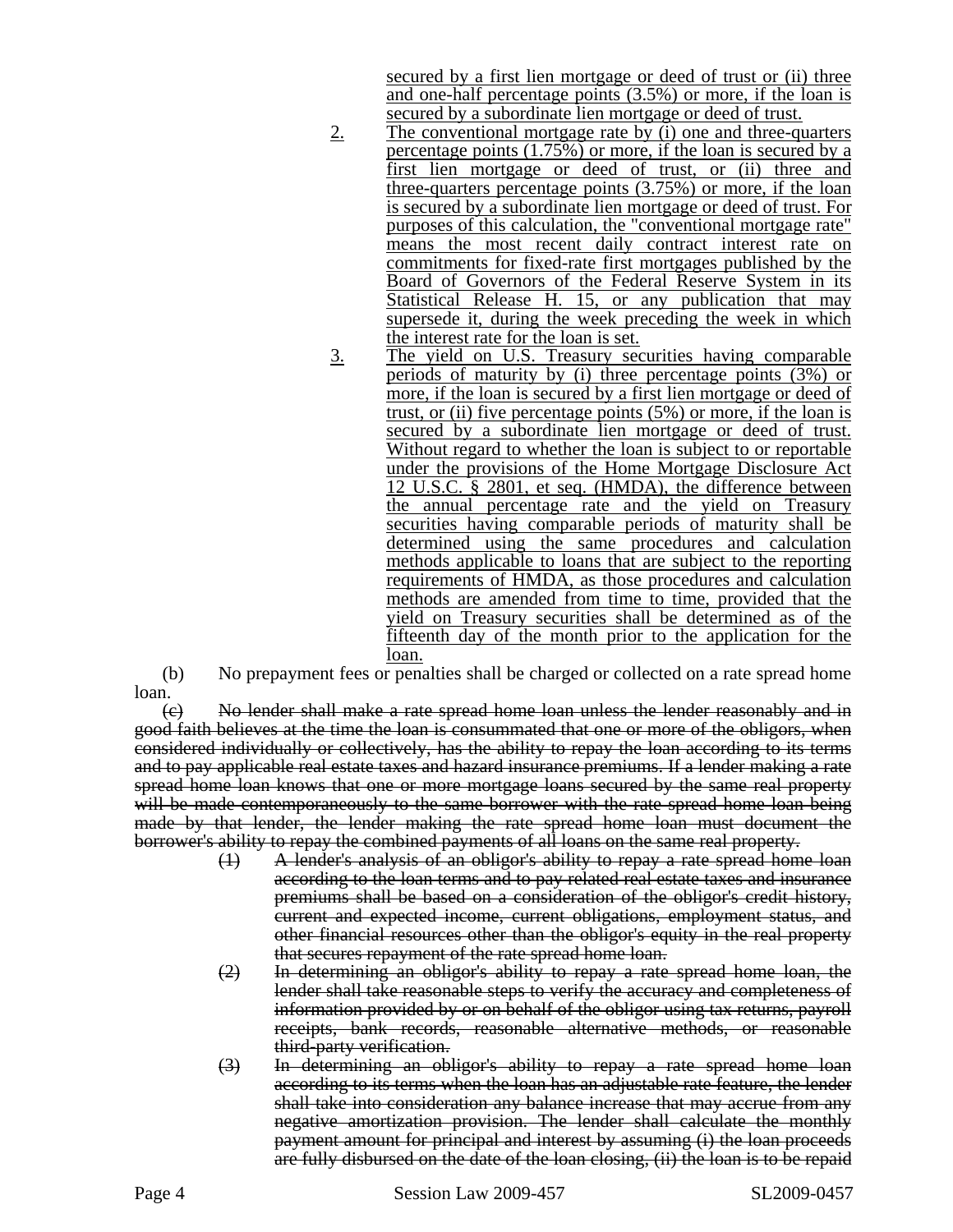in substantially equal monthly amortizing payments of principal and interest over the entire term of the loan, with no balloon payment, and (iii) the interest rate over the entire term of the loan is a fixed rate equal to the fully indexed interest rate at the time of the loan closing, without considering any initial discounted rate. The "fully indexed interest rate at the time of the loan closing" is the interest rate that would have applied at the time of the closing had the initial interest rate been determined by the application of the same interest rate formula, (for example, an interest rate index plus or minus a margin) that applies under the terms of the loan documents to subsequent interest rate adjustments, disregarding any limitations on the amount by which the interest rate may change at any one time.

(4) A lender's analysis of an obligor's ability to repay a rate spread loan may utilize reasonable commercially recognized underwriting standards and methodologies, including automated underwriting systems, provided the standards and methodologies comply with the provisions of this section.

(c) No lender shall make a rate spread home loan to a borrower based on the value of the borrower's collateral without due regard to the borrower's repayment ability as of consummation, including the borrower's current and reasonably expected income, employment, assets other than the collateral, current obligations, and mortgage-related obligations. Without regard to whether the loan is a "higher-priced mortgage loan" as defined in section 226.35 of Title 12 of the Code of Federal Regulations, the methodology and standards for the determination of a borrower's repayment ability set forth in section 226.34(a)(4) of Title 12 of the Code of Federal Regulations and the related Federal Reserve Board's Official Staff Commentary on Regulation Z, as the regulation and commentary may be amended from time to time, shall be applied to determine a lender's compliance with this requirement.

(d) The making of a rate spread home loan which violates subsection (b) or (c) of this section is hereby declared usurious in violation of the provisions of this Chapter. In addition, any prepayment penalty in violation of this section shall be unenforceable. However, an obligor a borrower shall not be entitled to recover twice for the same wrong. The Attorney General, the Commissioner of Banks, or any party to a rate spread home loan may enforce the provisions of this section. This section establishes specific consumer protections in rate spread home loans in addition to other consumer protections that may be otherwise available by law. A mortgage broker who brokers a rate spread home loan that violates the provisions of this section shall be jointly and severally liable with the lender.

(e) The provisions of this section shall apply to any person who in bad faith attempts to avoid the application of this section by (i) dividing any loan transaction into separate parts for the purpose and with the intent of evading the provisions of this section, or (ii) any other such subterfuge.

(f) A lender in a rate spread home loan who, when acting in good faith, fails to comply with this section, will not be deemed to have violated this section if the lender establishes that either:

- (1) Within 90 days of the loan closing and prior to the institution of any action against the lender under this section, the borrower was notified of the compliance failure, the lender tendered appropriate restitution, the lender offered, at the borrower's option, either to (i) make the rate spread home loan comply with subsection (b) or (c), or (ii) change the terms of the loan in a manner beneficial to the borrower so that the loan will no longer be considered a rate spread home loan subject to the provisions of this section, and within a reasonable period of time following the borrower's election of remedies, the lender took appropriate action based on the borrower's choice; or
- (2) The compliance failure was not intentional and resulted from a bona fide error notwithstanding the maintenance of procedures reasonably adopted to avoid such errors, and within 120 days after the discovery of the compliance failure and prior to the institution of any action against the lender under this section or the lender's receipt of written notice of the compliance failure, the borrower was notified of the compliance failure, the lender tendered appropriate restitution, the lender offered, at the borrower's option, either to (i) make the rate spread home loan comply with subsection (b) or (c) of this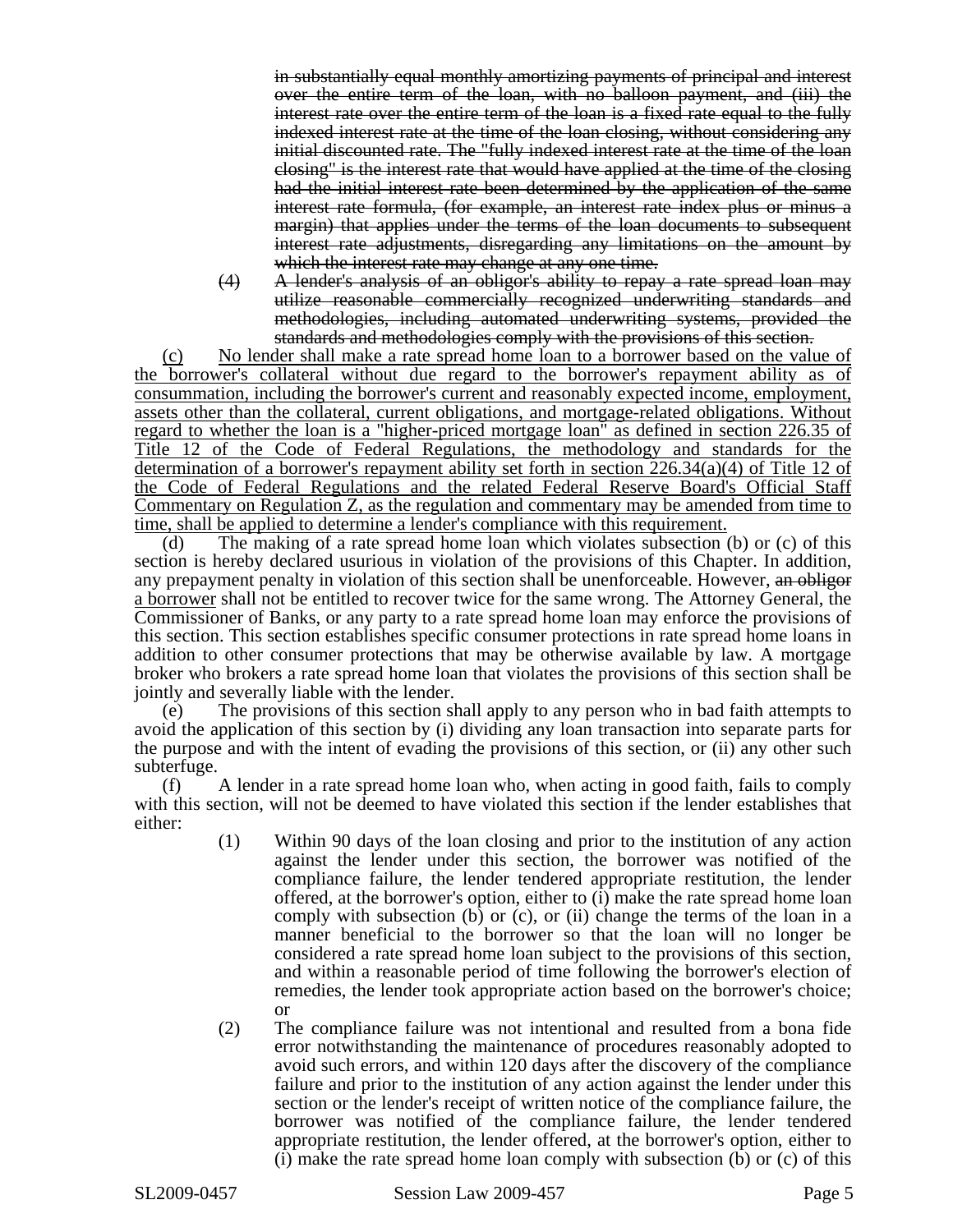section, or (ii) change the terms of the loan in a manner beneficial to the borrower so that the loan will no longer be considered a rate spread home loan subject to the provisions of this section, and within a reasonable period of time following the borrower's election of remedies, the lender took appropriate action based on the borrower's choice. Examples of a bona fide error include clerical, calculation, computer malfunction and programming, and printing errors. An error of legal judgment with respect to a person's obligations under this section is not a bona fide error.

(g) The provisions of this section shall be severable, and if any phrase, clause, sentence, or provision is declared to be invalid or is preempted by federal law or regulation, the validity of the remainder of this section shall not be affected thereby."

**SECTION 3.** G.S. 45-101 reads as rewritten:

## "**§ 45-101. (For expiration date, see note) Definitions.**

The following definitions apply throughout this Article:

- (1) Act as a mortgage servicer. To engage, whether for compensation or gain from another or on its own behalf, in the business of receiving any scheduled periodic payments from a borrower pursuant to the terms of any mortgage loan, including amounts for escrow accounts, and making the payments of principal and interest and such other payments with respect to the amounts received from the borrower as may be required pursuant to the mortgage loan, the mortgage servicing loan documents, or servicing contract.
- (1a) Annual percentage rate. Defined in G.S. 24-1.1F.<br>(1b) Home loan. A loan that has all of the following cl
- Home loan.  $A$  loan that has all of the following characteristics:
	- a. The loan is not (i) an equity line of credit as defined in G.S. 24-9, (ii) a construction loan as defined in G.S. 24-10, (iii) a reverse mortgage transaction, or (iv) a bridge loan with a term of 12 months or less, such as a loan to purchase a new dwelling where the borrower plans to sell a current dwelling within 12 months.
	- b. The borrower is a natural person.
	- c. The debt is incurred by the borrower primarily for personal, family, or household purposes.
	- d. The principal amount of the loan does not exceed the conforming loan size limit for a single-family dwelling as established from time to time by Fannie Mae.
	- e. The loan is secured by (i) a security interest in a manufactured home, as defined in G.S. 143-145, in the State which is or will be occupied by the borrower as the borrower's principal dwelling, (ii) a mortgage or deed of trust on real property in the State upon which there is located an existing structure designed principally for occupancy of from one to four families that is or will be occupied by the borrower as the borrower's principal dwelling, or (iii) a mortgage or deed of trust on real property in the State upon which there is to be constructed using the loan proceeds a structure or structures designed principally for occupancy of from one to four families which, when completed, will be occupied by the borrower as the borrower's principal dwelling.
	- $f.$  A purpose of the loan is to (i) purchase the dwelling, (ii) construct, repair, rehabilitate, remodel, or improve the dwelling or the real property on which it is located, (iii) satisfy and replace an existing obligation secured by the same real property, or (iv) consolidate existing consumer debts into a new home loan.
- (2) Mortgage lender. A person engaged in the business of making mortgage loans for compensation or gain.
- (3) Mortgage servicer. A person who directly or indirectly acts as a mortgage servicer as that term is defined in subdivision (1) of this section or who otherwise meets the definition of the term 'servicer' in the Real Estate Settlement Procedures Act, 12 U.S.C. § 2605(i), with respect to mortgage loans.
- (3a) Rate spread home loan. A home loan in which all the following apply: